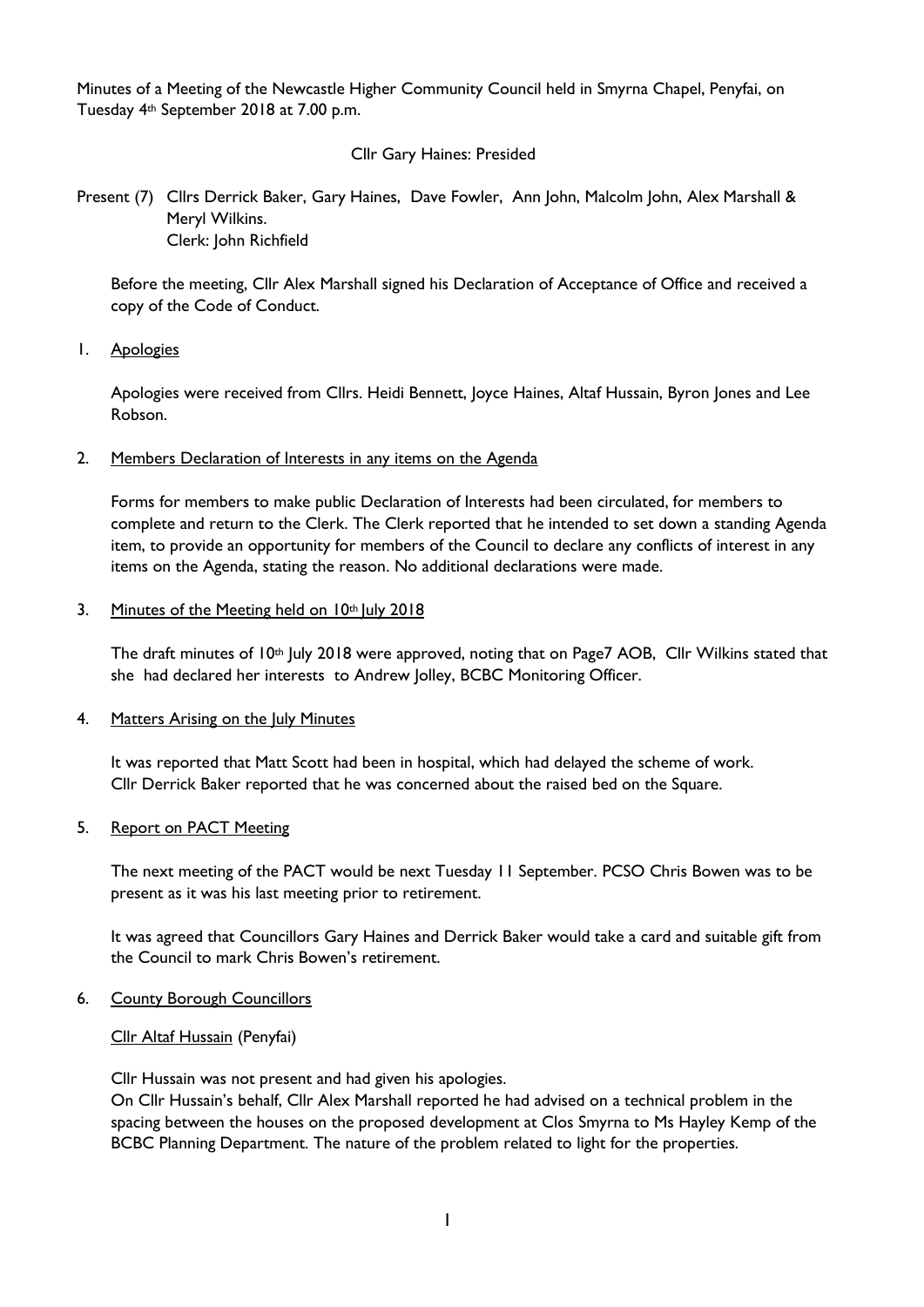# Cllr James Radcliffe (Aberkenfig)

Cllr James Radcliffe, County Borough Councillor for Aberkenfig, had also sent apologies as he was unable to attend the meeting.

# 7. Update from Committees

# (i) Community Development Project

There was no report as Cllr Lee Robson, who led on this project, was absent and had given his apologies.

# (ii) Maintenance Committee

It was reported that work was progressing on the plan to maintain and improve the Aberkenfig Community Woodlands. This was welcomed by the Council.

# (iii) Bins

Cllr Alex Marshall gave an update report on options for bins for dog waste, and their installation and emptying.

The Council had previously agreed on Roadware as the supplier. The Council had also previously agreed to use the services of Bridgend Town Council to maintain the bins once in use. (£40 per week for 5) An amended plan for their intended location, approved last month had been submitted by the Clerk and he had now secured consent to install. It was agreed to use the Services of Matt Scott landscapes to install the bins. Following final clarification with Bridgend County Borough Council, Clerk was authorised to place the order.

# **Aberkenfig Square**

Work in tidying and cleaning the square was to resume shortly, and the area would be cleaned as close as possible to Remembrance.

# Aberkenfig Community Woodland

It was reported that Matt Scott had completed the work on the drainage issues, and that Mr Neil Hinds (consultant on woodland drainage) had reviewed progress and finalised his report. the process of Knotweed reduction was also to start at the right time in the season. The community awareness stage of the work was to take place next.

Quotes had been sought for dealing with the Japanese knotweed, which need to be treated and eradicated before the start of the winter season, to be finalised by reference to the Chair and Deputy Chair in order to progress as soon as possible once contractors had quoted.

The report recommended Himalayan balsam treatment / removal.

It was agreed to pass on the information about the scheme of treatment for the knotweed to an interested neighbour who was selling his aunt's flat nearby, in order to reassure his buyers.

It was reported that Cllr Mal John had met with Jack Davies of BCBC – Matt Scott and Neil Hinds were also present, to review progress on water problems, and review where the water had damaged the land.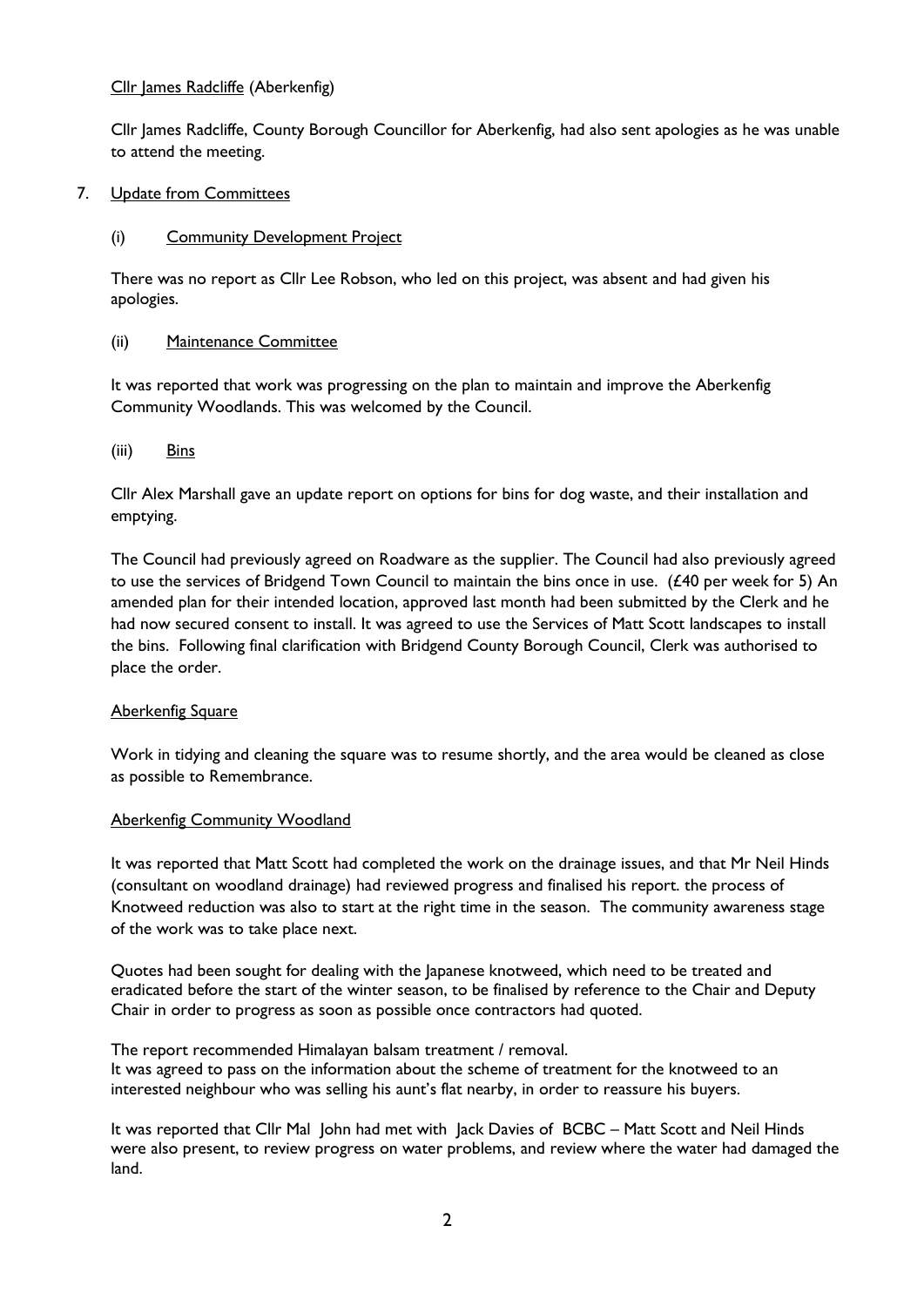The Council welcomed that Matt Scott had carried out works of drainage so that no water was going into houses. Cllr Derrick Baker asked for confirmation that the water was the responsibility of the Council, as Dwr Cymru carried out the drainage on the land leased to NHCC and there were lots of springs present.

Cllr Mal John responded that the survey had been carried out which identified the sources of water the current work was the resulting plan put in place to mitigate the effects.

## 8. Centenary of the Armistice 1918-2018

The Ceramic Artist engaged by the Council to create the children's artwork, Justine Stroud, was continuing the design of the mosaic art working with the schools. The boards had been delivered to Justine Stroud to create the artwork, prior to installation at the Square in the week before 11 November.

The Clerk had reminded the headteachers of the schools, Penyfai, St Robert's and Tondu Primary, before the end of term, that they were invited to send four children per school to the Square on Sunday 11 November to represent their schools.

The Clerk would also send out the usual invitations to local organisations and other Community Councils as a general invitation to attend the event on 11 November. He would also arrange to purchase the wreaths with the British Legion, which a member of the Council would collect from Bridgend. The Clerk would also contact the clergy to arrange for Councillors to be involved with the services in Aberkenfig and Penyfai. The Council also offered to pay the costs to the parish to print up orders of service for use at the Square. The Clerk would advise the Parish

While contacting the British Legion, their recommendation would be sought on a bugler for the day. Cllr Derrick Baker had spoken with Ynysawdre Community Council re sitting silhouette figures to be placed on the square for the day.

# 9. Penyfai items - Speed, Defibrillator and Pheasant Field

# Speed

The Council considered an email received that day from Cllr Heidi Bennett, in her absence, which asked the Council to decide on the type of signs it would like. It was agreed, noting that she had looked in to the options carefully, to back Cllr Bennett's recommendations and progress this with the BCBC to find what they would allow to be installed, and to find out what additional engineering costs would be necessary. Cllr Bennett would be advised that her recommendation was endorsed.

### **Defibrillator**

Agreed that this item be brought to the next Agenda – Cllr Alex Marshall would report on protocol for correct siting – and seek advice from the Ambulance Service before proceeding.

### Pheasant Field

The outcome of the Clerk's request for the background to the BBC registration of the Pheasant Field would be circulated when it was available.

## 10. Preparation for Christmas Lights 2018-2019

It was agreed that the lighting arrangements in Aberkenfig had been satisfactory last year, so there would be no need to change. It was agreed to concentrate on options in Penyfai, and top consider what might be done in Pentrefelin. It was felt that the way to determine this was to hold a site meeting with Darren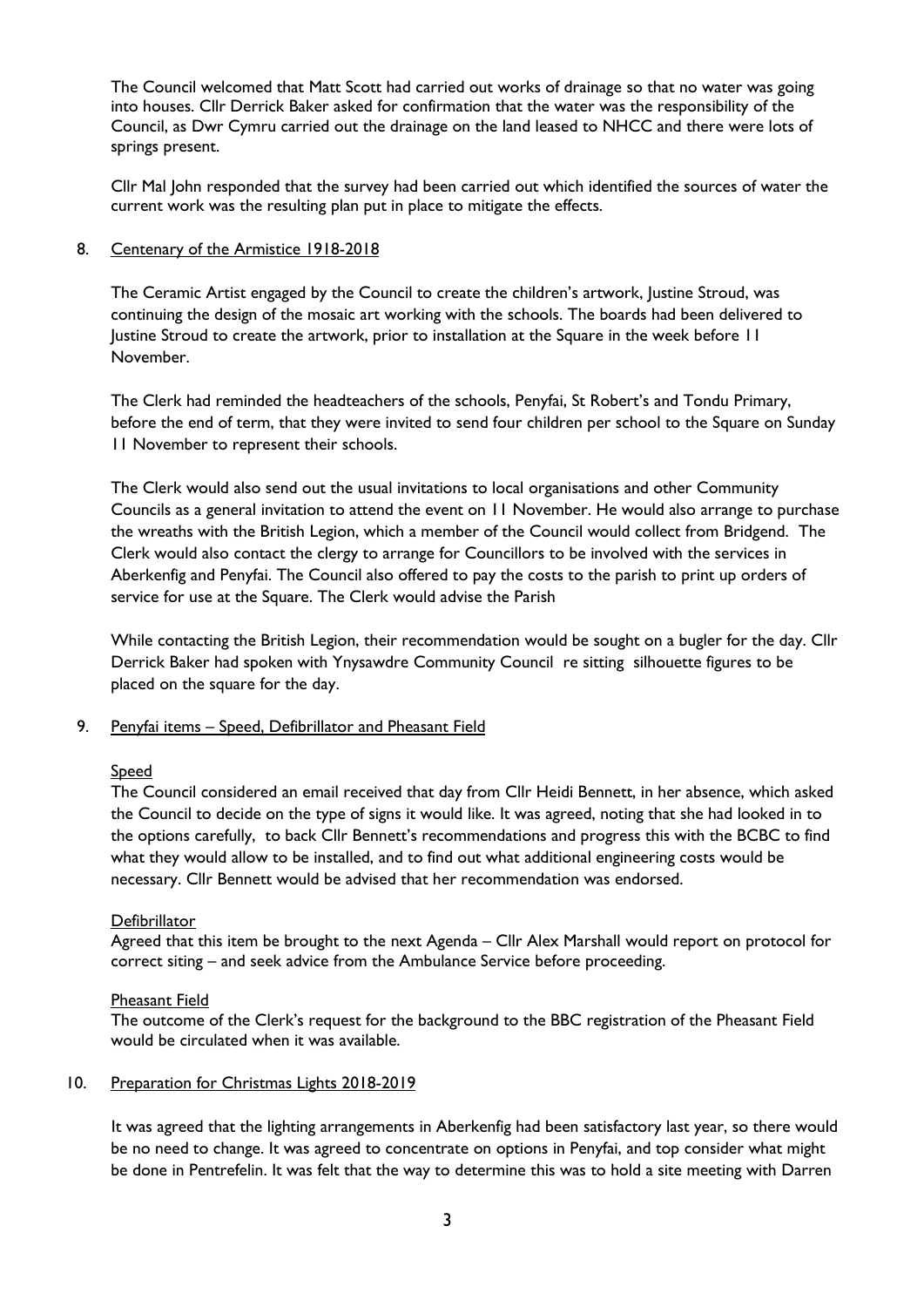Brearley of floodlighting Services, the existing suppliers. The Clerk has asked Floodlighting to send their price list as they had long promised.

# 11. Initial Recommendations of the Town and Community Council Review Panel

The Clerk gave an oral report on the initial recommendations of the Town and Community Council Review Panel. Their final report would be published in October. When it was, it would be circulated to all members of the Council.

# 12. Correspondence

# 1. Tondu Primary School

Undertaking to put the date in the diary in response to the Clerk's invitation to all the schools to send children to lay a wreath and to share in the Remembrance event on the Square on 11 November.

# 2. Cllr Mal John

Having spoken with Cllr Beth Lowden of Ynysawdre Community Council, Cllr Lowden noted the NHCC invitation to her Council to join together at the Aberkenfig memorial and lay a wreath.

# 3. Penyfai School

A letter of thanks for the cheque (Chair's allowance) which would be used, at her request, for the outdoor Garden project.

# 4. Justine Stroud, Mosaics

Message to Cllr Derick Baker updating on the art project with the schools – pictures had been received from Penyfai School and St Roberts, however she had experienced great difficulties in communication with Tondu School, and the drawings received did not relate to the end of World War one.

# 5. Cllr Heidi Bennett

Copy of letter setting out some of the outstanding issues relating to P/17/ 1073/ FUL – the Clerk used this information when he wrote to the members of the Planning Committee before their rearranged meeting.

# 6. Gerald Davies Ltd

Agreement to meet with Councillors on site to progress the boards for the school artwork project.

Subsequently receipt of revised quotation in the sum of  $£3,311.25$  excluding VAT for works:

Remove 2 slabs, break out reposition and replace pavings

Supply and fix sign board frame overall size  $1.2 \times 1.2$ . frame, 1.5 m from floor level as previously supplied, hot dip galvanised and painted black,

Paint existing frames with black gloss

Install new concrete base at new location for bin move existing and replace damaged slabs.

Relay loose slab adjacent to planter

Revisit site to fix completed boards Friday 9 November. Agreed.

7. Gerald Davies ltd

Separate quotations for work on the Square to remove shrubbery behind Christmas tree and replace with blue pennant stone, or grey concrete blocks, ether £7,065.14 or £4,385.41. Agreed to consider this net year.

# 8. Ynysawdre Community Council

As reported to Cllr Mal John, Ynysawdre CC cancelled their Sumer Fete scheduled for 28 July, then 11 August. This may be rearranged for next year. Their proposed World War 1 centenary event is also under reconsideration owing to the unavailability of venues. – now to take the form of a lunch at Tondu Cricket Club at 1.00 p,m on Sunday 11 November, to which the NHCC members are invited. Owing to the Councils own commitments for remembrance, members felt that it was not possible to accept this invitation. 9. BCBC

Communications with BCBC regarding any other options for the location of the Playscheme in a safe and suitable location. The Clerk exchanged a number of messages on this, including verifying that the Scout Hall was not available as they operated their own playscheme. The Clerk reported that he had established communications with the school and that the request was to be considered for next year.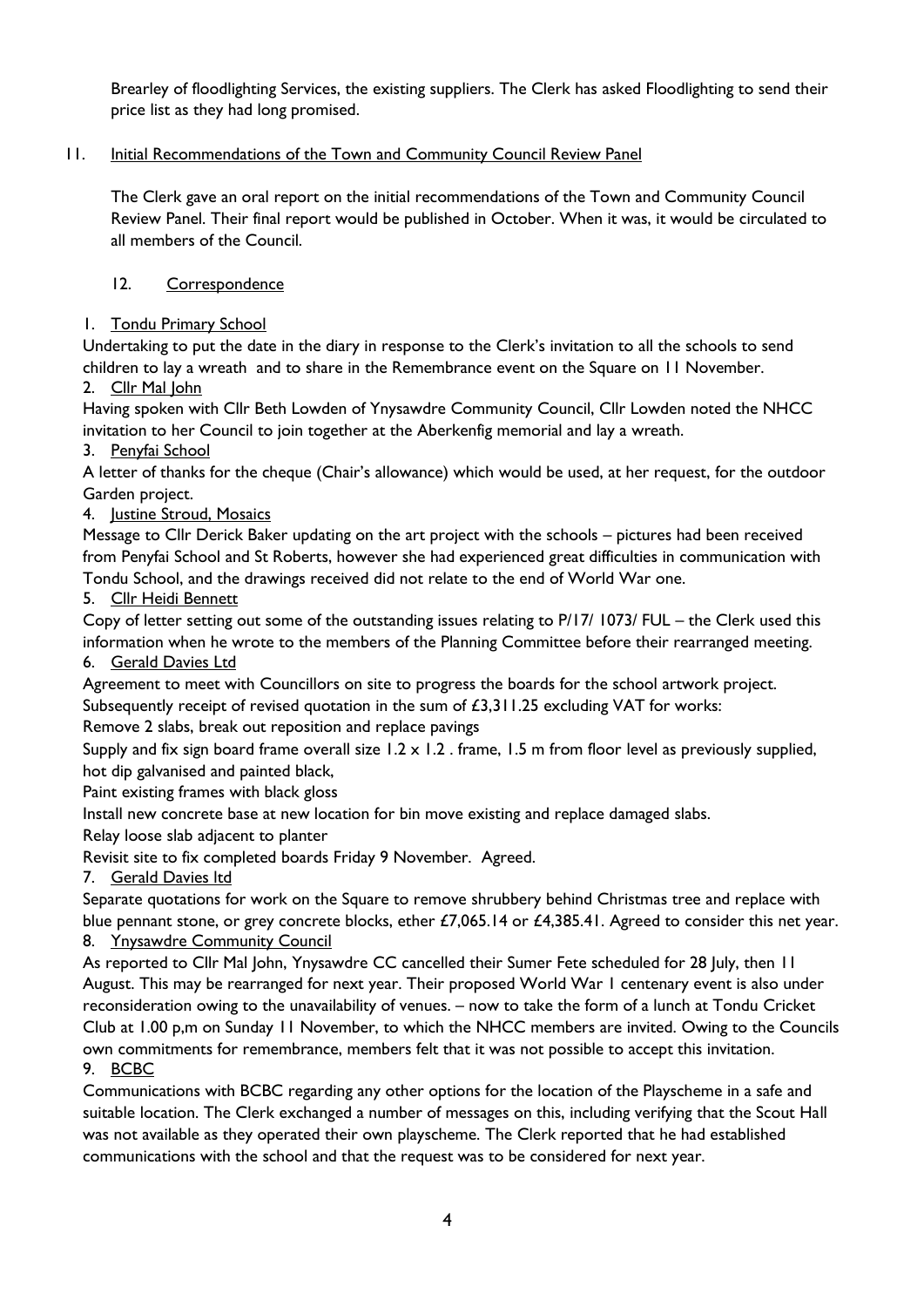10. BCBC

Advice of BACS for the Community grant from the County Brough member for the speed signs Received in the sum of £5000.

11. Cllr Heidi Bennett

Forwarded message from Shan Bowden One Voice Wales Development Officer, on the subject of the Independent Remuneration Panels report.

Some of the Report refers to payments to members and the IRP says that tax matters are a matter between each Council and the HMRC. There are also publicity requirements.

12. Teenage Cancer Trust

Letter of thanks for grant.

13. Ms Nicola Thomas

Invitation to James Radcliffe and others to consider having a silhouette soldier for the Remembrance events. Information circulated to all members in early August.

14. Matt Scott Ground Maintenance

Invoice for Woodland drainage Works in the sum of £3,900.

Invoice for Woodland Strim, Square tidy up and footpath work in the sum of £810.

15. People First Bridgend

Letter of thanks for grant.

16. All Saints' Church Penyfai

Letter of thanks for grant to the Remembrance Commemorations

17. Review of Community and Town Councils in Wales

Coy of August newsletter. Recommendations are emerging, it is nearly complete.

18. Wales Air Ambulance

Letter of thanks for the grant

19. Bridgend Carers centre

Letter of thanks for the grant.

20. BCBC

Copy of the grass cutting schedule for both villages – forwarded to Cllr Altaf Hussain.

21. Neil Hinds (Bee Wild Conservation and Education)

Site work and consultation at Community Woodlands and report on woodlands £827.57.

22. Cllr Heidi Bennett

Message of concern about the BCBC Playscheme not being in Penyfai again this year. This was investigated, and the reasons given by the BCBC were circulated to all members of the Council. (Briefly that they could not get a suitable venue in Penyfai). Noted for next year that the venue needs to be sought at an early stage. See item 9 above for possible solution.

23. LDP Bridgend

Documents relating to consultations on Bridgend Replacement Local Development Plan (LDP Draft Sustainability Appraisal Scoping Report, Draft Initial Habitats Regulations Appraisal and Draft Candidate site Assessment Questionnaire. Forwarded to all members so they were appraised of the latest information. 24. Cllr Alex Marshall

Letter on behalf of Cllr Alta Hussain providing Hayley Kemp of planning with information that Penyfai residents did not think were properly considered by the Planning Committee at the Morganstone development by Clos Smyrna. This had been acknowledged.

25. PCSO Chris Bowen

There will be a PACT Meeting on 10 September at 7.00 at Smyrna Chapel NB Chris Bowen's last shift is in 13 September and would retire on 20 September. Cllrs to attend and take card and gift.

# 12. Planning Applications – Report from Planning Committee

The Council noted the following applications made, with no comments.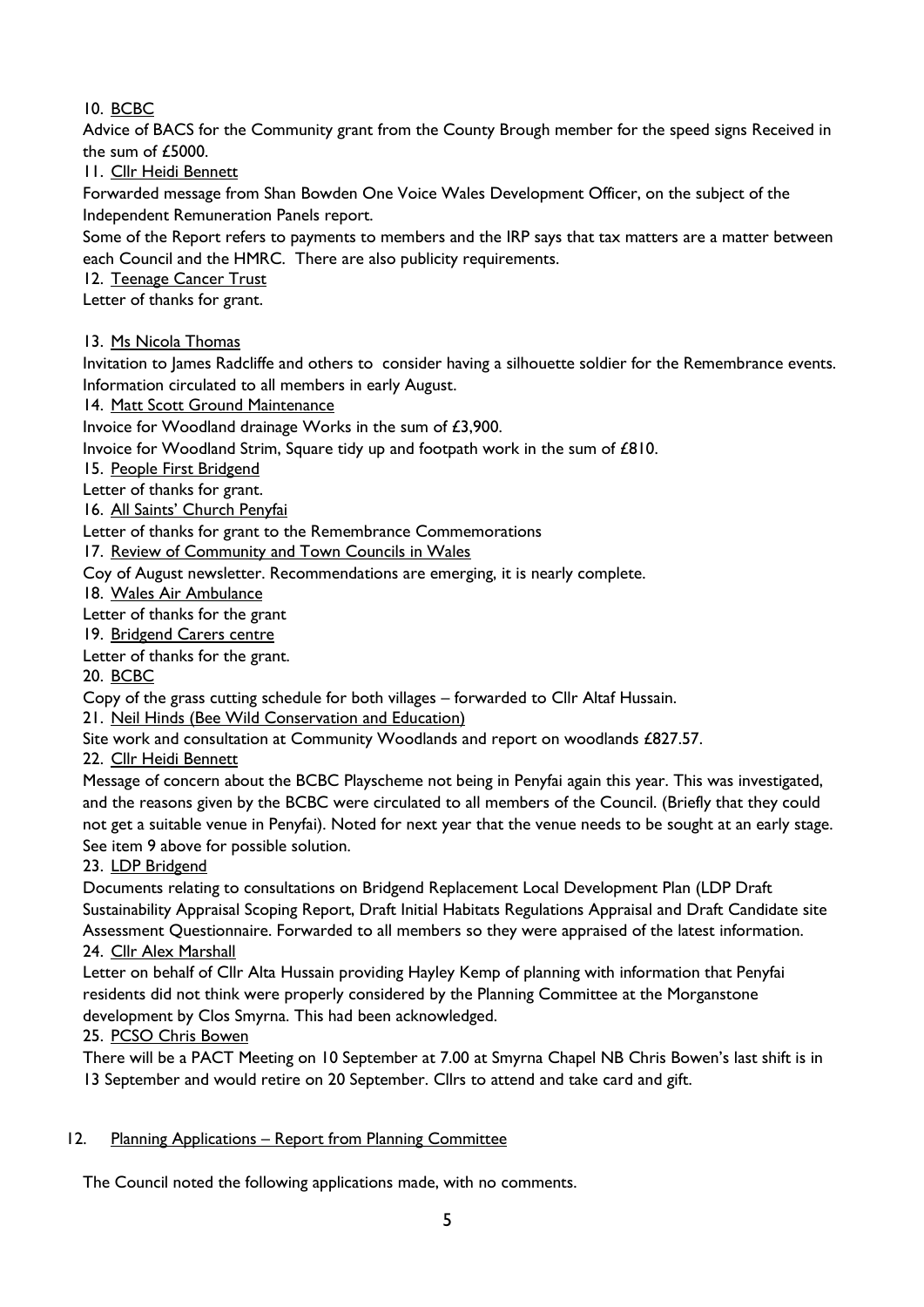P/18/553/FUL 17 Hillcrest Penyfai P/18/496/FUL 21 Hillcrest Penyfai A/18/13/ADV Apollo Business Services , Apollo Business Village, Heol Persondy, Aberkenfig.

## 13. Other Reports from Councillors

Cllr Gary Haines reported on enhanced communications. He and the Maintenance Committee would consider a notice board at the top of the village, along the lines of the one on the Square. The Clerk would ask Gerald Davies Ltd for a quotation to supply and install.

Cllr Gary Haines attended the meeting of the Tondu Community Association in the Cricket Club, and welcomed their efforts to get people involved. It was felt to be helpful to hold community engagement meetings from time to time to supplement the Community Development questionnaires. It was agreed to hold community engagement meetings separately from Council meetings, in order to deal with business in a timely manner.

Details of all Councillors were already published on the website, together with dates of meetings. It was noted that the next good opportunity for Councillors to meet with members of the pubic was Remembrance.

# 14. Finances

## (a) Accounts for payment

The following accounts would be paid:

| Matt Scott Landscaping (woodland drainage) | 3,900.00 | (201615) |
|--------------------------------------------|----------|----------|
| Clerk (quarterly salary)                   | 1,365.84 | (201616) |
| Clerk (reimbursements for quarter)         | 234.49   | (201617) |
| $HMRC$ (tax)                               | 341.40   | (201618) |
| Matt Scott (Square and footpaths)          | 810.00   | (201619) |
| Neil Hinds (woodlands work)                | 827.57   | (201620) |

### (b) Quarterly Budget Progress review

The Council received a review of payments and income compared with the agreed budget for the year, and noted the contents.

### 15. Any Other Business

- 1. Cllr Mal John reported that he and Cllrs Ann John and Heidi Bennett had delivered the remainder of the leaflets for Cllr Lee Robson's Community Development project.
- 2. Cllr Derrick Baker reminded the members that he held in safe custody the foundation stone for the former Jerusalem Chapel in order to replace it at a suitable location locally. He asked for this subject to be placed on the agenda.
- 3. Cllr David Fowler asked if it was possible to find the rules for dogs in parks, as he was aware that there was legislation to cover this the Clerk would approach the BCBC to ask.